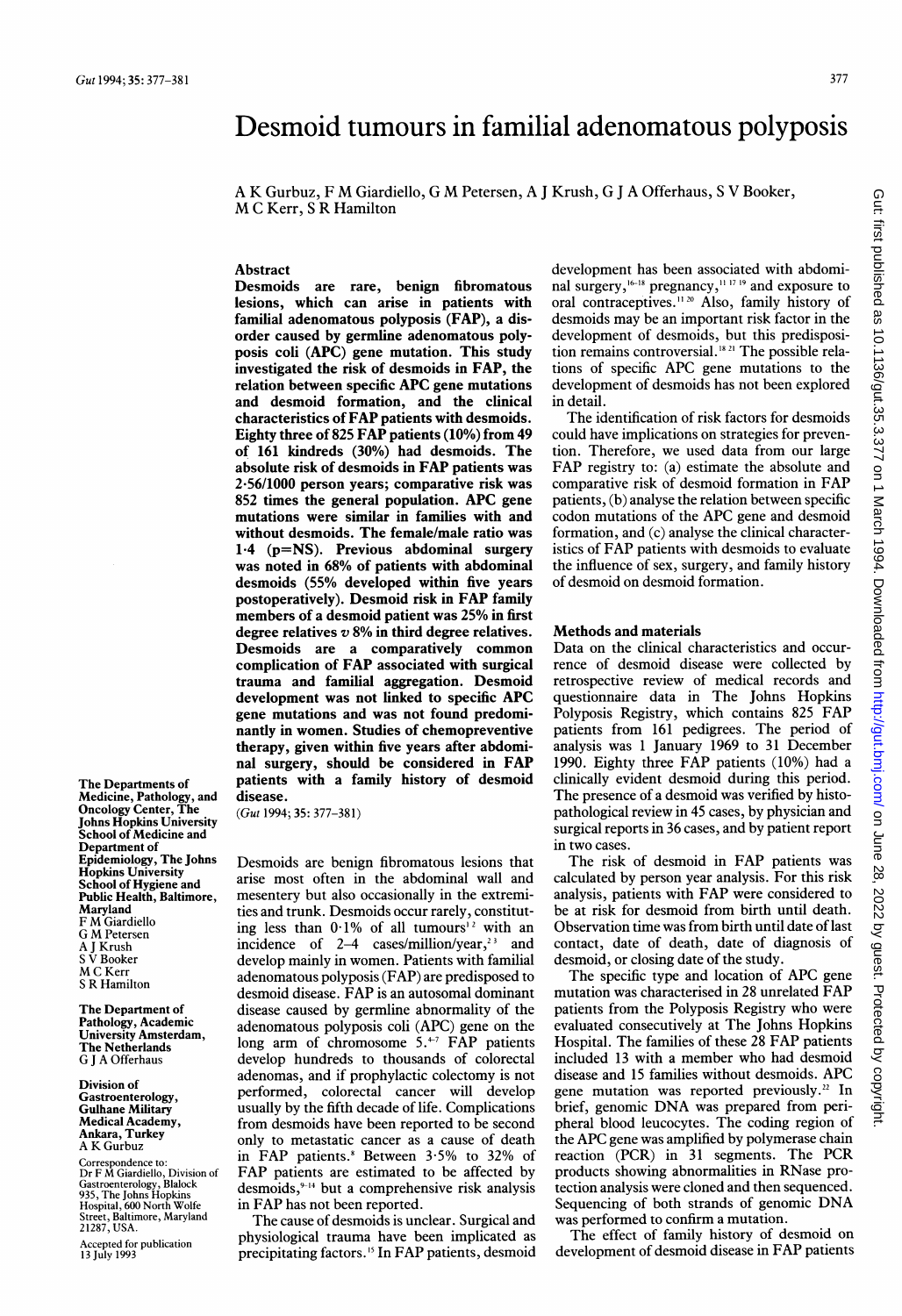| <b>TABLE I</b> | Clinical characteristics of FAP patients with    |
|----------------|--------------------------------------------------|
|                | desmoids in The Johns Hopkins Polyposis Registry |

| No and prevalence of desmoid patients                             | 83/825 (10%) |
|-------------------------------------------------------------------|--------------|
| No and prevalence of desmoid kindreds                             | 49/161 (30%) |
| Sites of desmoid tumours (%)                                      |              |
| Abdominal                                                         | 60(72)       |
| Extra-abdominal                                                   | 11(12)       |
| Abdominal and extra-abdominal                                     | 3(5)         |
| Site unknown                                                      | 9(11)        |
| Mean age of desmoid diagnosis, years $(SD)(range)$ 31 (15) (1-72) |              |
| Timing of desmoid diagnosis (%)                                   |              |
| <b>Before FAP diagnosis</b>                                       | 11(13)       |
| Years before (SD)                                                 | 10(8)        |
| <b>Concurrent with FAP diagnosis</b>                              | 16(19)       |
| After FAP diagnosis                                               | 56(68)       |
| Years after (SD)                                                  | 9(9)         |
| Sex: female/male (ratiol                                          | 47/36(1.4)   |
|                                                                   |              |

FAP=familial adenomatous polyposis.

was evaluated in two ways. Firstly, the distribution of desmoid cases among FAP kindreds was characterised, and the risk of desmoid in families was calculated after adjusting for kindred size. Secondly, an application of the proband method to correct for ascertainment<sup>23</sup> was used to determine the empiric risk of desmoid formation in first, second, and third degree relatives with FAP. This method was selected because of the high ascertainment probability of desmoid cases in this longterm polyposis registry. With this correction, a pedigree was replicated as many times as there were desmoid cases, and in each replicate a different proband (desmoid case) was designated. The empirical risk to first, second, and third degree relatives was thus differently enumerated in each replicate.

Where appropriate, continuous variables were analysed for statistical significance by two tailed  $t$ tests. Discontinuous variables were compared by  $\chi^2$  or Fisher's exact tests. Statistical significance was defined as  $p<0.05$ . Survival was assessed by lifetable analysis (True Epistat, Richardson, Texas).

Our findings were also compared with published reports obtained through MEDLINE and obtained by the BRS Colleague Search Service.



Non-desmoid families

Figure 1: Distribution of adenomatous polyposis coli mutations in familial adenomatous polyposis pedigrees with and without a member having desmoid disease. This diagram shows the<br>position of the germline mutations in the proband of 13 pedigrees with desmoid members and 15<br>pedigrees without desmoid members c Mutations occurring in families with multiple desmoid members are also shown by an asterisk.<br>The boxes correspond to the exons (1, 3, 5, 7, 11, 14, and 15 are numbered for reference) and the<br>numbers below represent amino a families with single and multiple members with desmoids.

## Results

Eighty three of 825 FAP patients (10%) from 49 of 161 kindreds (30%) in The Johns Hopkins Registry had desmoids (Table I). From our person year analysis, the absolute risk of desmoid development in FAP patients was 2.56/ 1000 person years (0\*00256/person year), which was 852 times the risk of the general population.

The location and type of APC gene mutation in the families with <sup>a</sup> member who had desmoid disease were compared with families who had no desmoids (Fig 1). In both desmoid and non-desmoid pedigrees, mutations occurred throughout the length of the APC gene, and the types of mutation (frameshift  $v$  point mutation) were sinilar.

The sites of desmoids included 60 abdominal desmoids, 11 extra-abdominal, three both abdominal and extra-abdominal, and nine unspecified. Other extraintestinal manifestations of FAP (osteomas, epidermoid cysts, sebaceous cysts, pigmented ocular fundus lesions, or clinically occult osteosclerotic jaw lesions) were found in 49 of 83 (59%) desmoid patients. The mean (SD) age of desmoid diagnosis in the study population was 31 (15) years (range 1-72). The occurrence of desmoids increased with age until the fifth decade of life (Fig 2). There was no difference by sex in mean age at diagnosis or age distribution of desmoids.

In 56 of 83 patients (68%), the diagnosis of desmoid disease occurred after the diagnosis of FAP (mean of 9 (9) years after the diagnosis of FAP); in 11 patients (13%), desmoids developed a mean of 10 (8) years before the diagnosis of FAP; in 16 (19%) patients both diagnoses were made concomitantly. In this cohort, the mean follow up time after desmoid diagnosis was 14 years (range  $0.5-44$ ). In five patients, desmoids occurred in the first three years of life. In all five cases, the desmoids were extra-abdominal in location, and three of these patients had multiple desmoids.

There was only a slight female predominance in this desmoid cohort with a female to male ratio of  $1.4$  (p=NS). Thirty three of 47 women (70%) developed desmoids in the childbearing period of 15-45 years of age. Similarly, 25 of 36 male patients (69%) developed desmoids in the same age range. Twenty two of 33 female patients (66%) of childbearing age had one or more children before desmoid diagnosis.

A previous history of abdominal surgery was present in 43 of 63 (68%) patients with abdominal desmoids. Twenty two patients had prophylactic colectomy as the only abdominal operation before abdominal desmoid formation. In this subgroup, the mean (SD) age at time of colectomy was 29 (13) years, which was not statistically significantly different from the age of colectomy of 256 FAP patients without desmoids (25 (9) years). In the 22 colectomy patients with desmoids, the onset of desmoids occurred a mean of 9 (10) years after surgery, but in most patients, desmoids occurred within the first five years postoperatively (12/22 patients; 55%). Also, the data suggest a relation between younger age at surgery and shorter time to desmoid diagnosis: desmoids occurred in the first five years postoperatively in 10 of 14 patients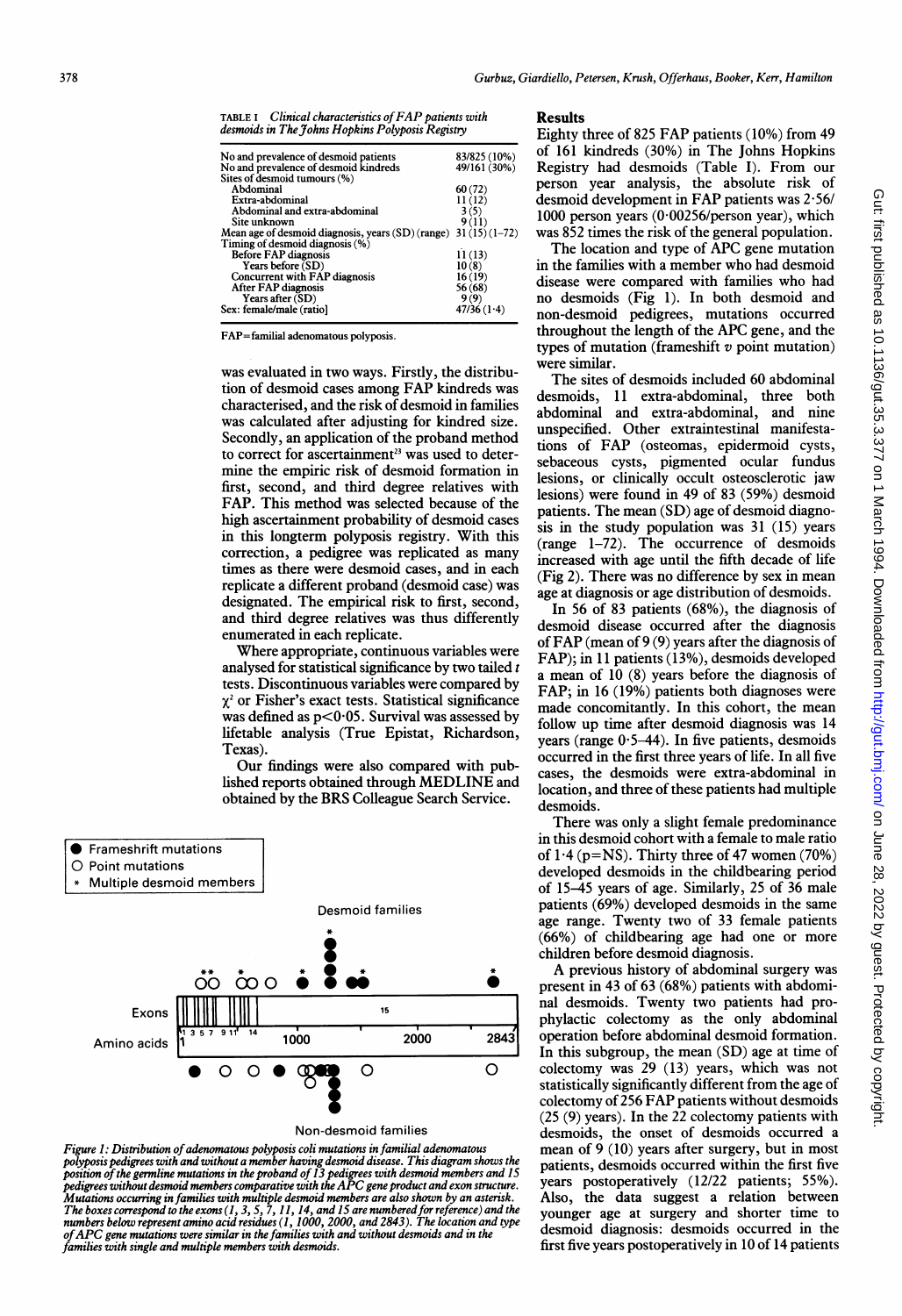



with a prophylactic colectomy before age 30 years compared with two of eight patients with a prophylactic colectomy after age 30 years (p=  $0.048$ ).

Forty nine of 83 (59%) desmoid patients, representing 15 kindreds, had a family history of desmoids. Within kindreds, the percentage of FAP patients affected with desmoids ranged from 10% (1/10) to 87% (6/7) and 100% (2/2). The prevalence of desmoids in kindreds with at least one desmoid case was 83/389, or 22% (Table II). When kindreds with more than one desmoid case were evaluated, the prevalence was similar (49/216; 23%). When the risk by degree of relation to a desmoid case was examined, however, first degree relatives of a desmoid patient were at greater risk of desmoids than more distant relations. As shown in Table III, the empiric risk to first degree relatives was 25%, which was more than twice that of second and third degree relatives. By contrast, the risk to second and third degree relatives approached the overall 10% risk of desmoids in FAP patients in general. As Figure <sup>1</sup> shows, the location and type of APC gene mutation did not differ among families with single or multiple members with desmoid disease.

Complications from desmoid were the cause of death in eight of 83 cohort patients (10%). By lifetable analysis, the survival rate from desmoids was 93% at five years and 79% at 20

TABLE II Distribution of desmoid cases among FAP kindreds

| No of desmoid<br>cases/kindred | Observed No of<br>kindreds | Total No of<br><b>FAP</b> cases |  |
|--------------------------------|----------------------------|---------------------------------|--|
|                                | 112                        | 446                             |  |
|                                | 34                         | 163                             |  |
|                                |                            | 52                              |  |
|                                |                            | 52                              |  |
|                                |                            | 12                              |  |
|                                |                            | 65                              |  |
| 6                              |                            | 35                              |  |
| Total                          | 161                        | 825                             |  |

379

TABLE III Empiric risk to FAP relatives of having an FAP family member with desmoid disease

| Degree of relation to<br>desmoid case | No of desmoid cases/<br>No of FAP cases* | Risk of<br>desmoid |  |
|---------------------------------------|------------------------------------------|--------------------|--|
| First degree                          | 59/238                                   | 25%                |  |
| Second degree                         | 27/251                                   | 11%                |  |
| Third degree                          | 17/218                                   | 8%                 |  |
|                                       |                                          |                    |  |

\*Using application of Weinberg proband correction, in which a pedigree is replicated for each desmoid case.

years. The mean (SD) time from diagnosis of desmoid to death from desmoid was 6 (6) years, and the mean age of death in these patients was 40 years. Eighteen additional cohort patients (22%) died from colorectal cancer a mean of 13 years after desmoid diagnosis.

## **Discussion**

Patients with familial adenomatous polyposis are at risk for a wide variety of extracolonic manifestations including desmoids. By person year analysis, our cohort of FAP patients had an 852 fold increased risk above the general population for the development of these tumours. The risk of desmoid development did not seem to be associated with a specific location or type of mutation of the APC gene. The location of the mutations seen in FAP pedigrees with desmoids spanned the APC gene. Also, there were no apparent differences in mutation location or type between pedigrees with and without desmoid members. The mutations seen in our 28 pedigrees are representative of the location and type of mutations in 88 other pedigrees reported in published works. $+72+31$  Thus, genetic testing for APC gene mutation will not identify <sup>a</sup> subset of FAP patients at higher risk for desmoid formation.

The occurrence of desmoid formation increased with age until the fifth decade of life. Interestingly, we found that all five patients with desmoids at very young age (under the age of 3) had extra-abdominal desmoids and three of these had multiple desmoids. This young subset of patients accounted for 45% of FAP patients with extra-abdominal desmoids and may represent a comparatively unique clinical group.

Desmoids occurred in 10% of our large registry of FAP patients, <sup>a</sup> frequency consistent with other reported series.<sup>911 18 32 33</sup> Moreover, almost 10% of those with desmoids died from this complication at a young age (mean 40 years) comparatively shortly (mean six years) after diagnosis, although by lifetable analysis the survival at 20 years was 79%. Colorectal cancer contributed substantially to death as 18 additional desmoid patients (22%) died from colorectal cancer with a mean duration of 13 years after desmoid diagnosis.

The pathogenic factors in desmoid disease are not well understood. Desmoids have been reported to predominate in women with FAP on birth control pills,<sup>11, 20</sup> and in female FAP patients of childbearing age<sup>17 19</sup> most often after parturition (Table IV). Desmoids have been seen to enlarge during pregnancy." These findings have been made in <sup>a</sup> small number of FAP patients, some of whom had previous abdominal surgery.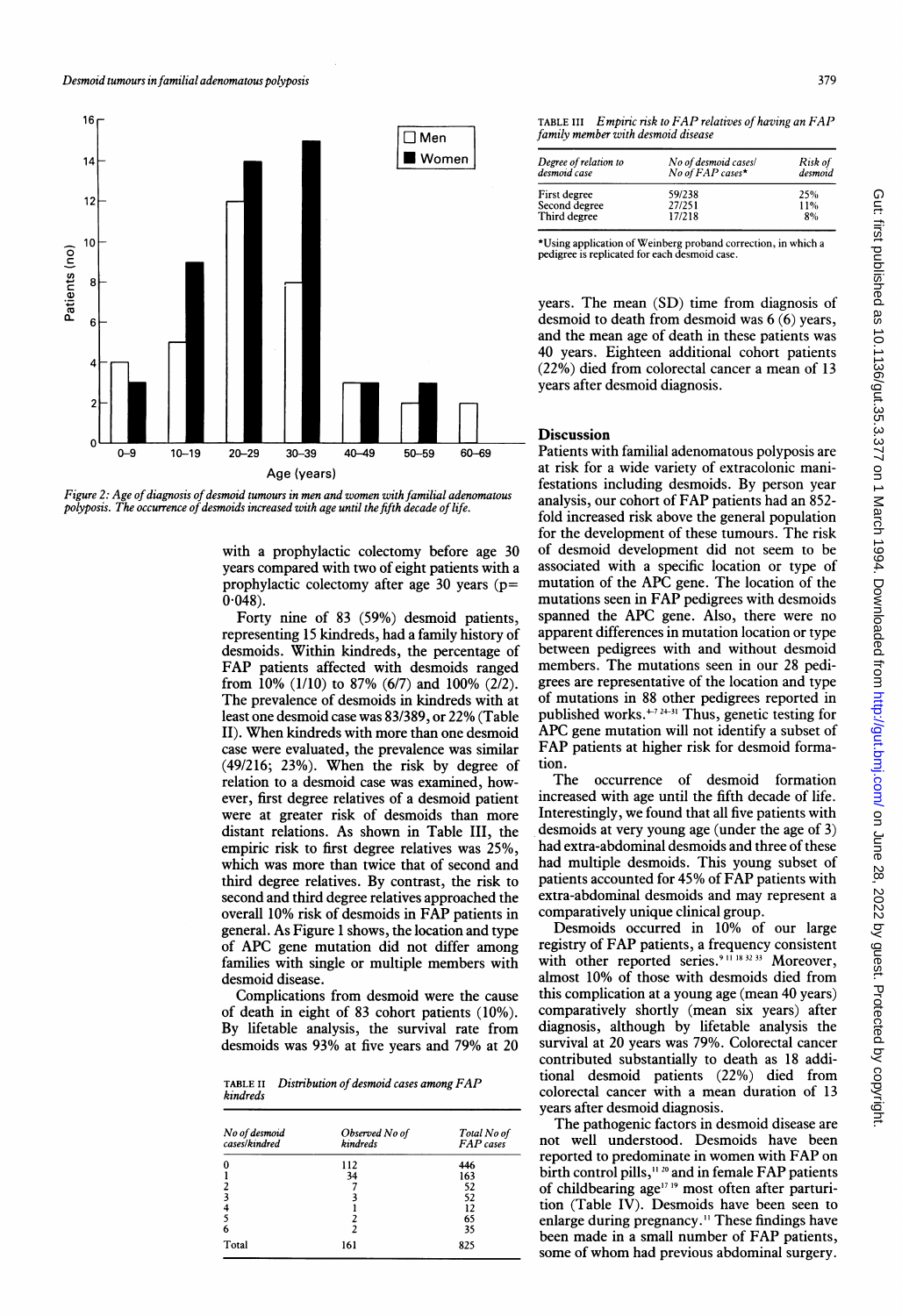TABLE IV Summary of desmoid tumour features in FAP

| Institution                               | No of<br><i>FAP</i><br>patients | No of<br>desmoid<br>patients | Mean age<br>of desmoid<br>diagnosis | Female/male<br>ratio | Reference        |
|-------------------------------------------|---------------------------------|------------------------------|-------------------------------------|----------------------|------------------|
| <b>Cleveland Clinic</b>                   | 325                             | 29(9%)                       | 30                                  | 3.0                  | 11               |
| <b>Memorial Sloan Kettering</b>           | 496                             | 40(8%)                       | 29                                  | 1.8                  | 21               |
| University Central Hospital<br>(Helsinki) | 168                             | $19(11\%)$                   | 29                                  | $1-3$                | 32               |
| University of Tokyo                       | 1050                            | 71(7%)                       | 32                                  | 1.8                  | 33               |
| The Johns Hopkins Hospital                | 825                             | 83 (10%)                     | 31                                  | $1-4$                | Current<br>study |

In contrast, the effect of female sex was not evident in our FAP study population: there was only slight female predominance in our cohort  $(1.4:1)$ , and the same percentage of men and women developed desmoids in childbearing years. These findings are supported by McAdam et al'8 who found female predominance in desmoid patients without FAP but not desmoid patients with FAP.

Some investigators have identified surgical trauma as a precipitating factor for desmoid formation in  $FAP$  patients.<sup>3121617</sup> Our findings support this concept, as 68% of our patients with an abdominal desmoid had had abdominal surgery. In smaller published series, the mean time from colectomy to desmoid formation was  $2.3$  years.<sup>11.32</sup> In our cohort, most patients developed desmoids by five years postoperatively, but the mean time to desmoid formation was nine years. The difference in these temporal findings probably relates to the much longer follow up in our patient population (almost 14 years  $v$  4 years).

A similar mean age of prophylactic colectomy in FAP patients with and without abdominal desmoids in our cohort suggests that age at colectomy is not an important factor in desmoid formation. There was a slight suggestion, however, from our data that patients having prophylactic colectomy at a younger age developed desmoids sooner than patients who were older at colectomy. This finding needs further investigation because of the implications for timing of prophylactic colectomy.

Finally, the significance of family history of desmoids as a risk factor for the development of desmoids in other pedigree members has been unclear, as only a few families had been studied. Fifty nine per cent of our study patients from 15 families, however, had a family history of desmoids, and this frequency agrees with a previous review of published works<sup>18</sup> that reported 56%. In our pedigrees, the percentage of FAP patients affected with desmoids was as high as 86% (6/7) and 100% (2/2). Familial risk of desmoids was also shown by empiric risk analysis and the Weinberg proband method. These analyses showed that family history of desmoids is important and that first degree relatives of desmoid patients have a greater risk of desmoids than more distant relatives. Interestingly, familial aggregation of desmoids did not seem to be related to the location or type of APC gene mutations. Consequently, other factors must play a part, such as additional genetic loci or shared environmental effects.

Regardless of the mechanism, FAP patients who are first degree relatives of an FAP patient with a desmoid are at nearly  $2.5$  times the risk of

developing <sup>a</sup> desmoid as FAP patients in general. Recognition of this higher risk group may justify a change in clinical management. For example, clinical trials of drugs such as sulindac or tamoxifen given in the first few years after abdominal surgery should be considered in FAP patients with a family history of desmoids to attempt to prevent desmoid development postoperatively.

This study was supported in part by The Clayton Fund and The<br>McAshan Fund. We are indebted to Drs Kenneth W Kinzler, Bert<br>Vogelstein, and Yusuke Nakamura for their contributions. We<br>thank Ms Linda M Welch for secretarial s

- 
- 
- 
- 1 Pack GT, Ehrlich HE. Neoplasms of the anterior abdominal<br>wall with special consideration of desmoid tumors; experi-<br>ence with 391 cases and collective review of literature. *Int*<br>Abstr Surg 1944; 79: 177–98.<br>2 Dahn I, J
- <sup>5</sup> Nishisho I, Nakamura Y, Miyoshi Y, Miki Y, Ando H, Horii
- A, et al. Mutations of chromosome 5q21 genes in FAP and<br>colorectal cancer patients. Science 1991; 253: 665–9.<br>6 Groden J, Thliveris A, Samowitz W, Carlson M, Gelbert L,<br>Albertsen H, et al. Identification and characterizat familial adenomatous polyposis coli gene. Cell 1991; 66:<br>589–600.
- 
- S89-600.<br>THE KIND EXERV, Nilbert MC, Su LK, Vogelstein B, Bryan TM,<br>Levy DB, et al. Identification of FAP locus genes from<br>chromosome 5q21. Science 1991; 253: 661-5.<br>B Boland CR, Itzkowitz SH, Kim YS. Colonic polyps and th
- 
- 9 Bussey HJR. Extracolonic lesions associated with polyposis coli. *Proc R Soc Med 1972*; 65: 294.<br>10 Jones EL, Cornell WP. Gardner's syndrome; review of the literature and report on a family. *Arch Surg* 1966; 92: 287–
- 300. <sup>11</sup> Jones IT, Jagelman DG, Fazio VW, Lavery IC, Weakley FL,
- McGannon E. Desmoid tumors in familial polyposis coli.<br>
Ann Surg 1986; 204: 94-7.<br>
12 Richards RC, Rogers SW, Gardner EJ. Spontaneous<br>
mesenteric fibrosis in Gardner's syndrome. *Cancer* 1981; 47:<br>
597–601.
- <sup>13</sup> Smith WG. Desmoid tumors in familial multiple polyposis.
- 
- *Proc Staff Meet Mayo Clin* 1959; 34: 31–8.<br>14 Waddell WR, Gerner RE. Indonethacin and ascorbate<br>inhibited desmoid tumors. *J Surg Oncol* 1980; 15: 85–90.<br>15 Fee HJ, Elkins RC, Jones EL. Gardner's syndrome: unusual<br>present
- 16 Karakousis CP, Berjian RA, Lopez R, Rao U. Mesenteric fibromatosis in Gardner's syndrome. Arch Surg 1978; 113:<br>1998–1000
- 998-1000. 17 Harvey JC, Quan SHQ, Fortner JG. Gardner's syndrome complicated by mesenteric desmoid tumors. Surgery 1979; 85: 475-7. <sup>18</sup> McAdam WA, Goligher JC. The occurrence of desmoids in
- **Example 19**  $\mu$  4.5, conguer JC. 1 ne occurrence of desmoids in patients with familial polyposis coli. Br  $\tilde{\jmath}$  Surg 1970; 57: 618-31.
- 
- 19 Kinsbrunner B, Ritter S, Domingo J, Rosenthal CJ. Remission of rapidly growing desmoid tumors after tamoxifen<br>therapy. *Cancer* 1983; 52: 2201–4.<br>20 Waddell WR. Treatment of intra-abdominal and abdominal<br>wall desmoid t
- 21 Klemmer S, Pascoe L, DeCosse J. Occurrence of desmoids in familial adenomatous polyposis of the colon. Am J Med Genet 1987; 28: 385–92.
- 22 Miyoshi Y, Ando H, Nagase H, Nishisho I, Horii A, Miki Y,<br>et al. Germ-line mutations of the APC gene in 53 familial<br>adenomatous polyposis patients. *Proc Natl Acad Sci* 1992;
- 
- 89: 4452-6.<br>
23 Weinberg W. Mathematische Grundlagen der Probandemethode. Z Ind Abst Vererb-Lehre 1927; 48: 179–228.<br>
24 Nagase H, Miyoshi Y, Horii A, Aoki T, Ogawa M, Utsunomiya J, et al. Correlation between the location colorectal polyps in familial adenomatous polyposis patients.<br>*Cancer Res* 1992; 52: 4055–7.
- 25 Stella A, Lonoce A, Resta N, Gentile M, Susca F, Mareni C,<br> *et al.* Familial adenomatous polyposis identification of a<br>
new frameshift mutation of the APC gene in an Italian<br>
new frameshift mutation of the APC gene
- 
-